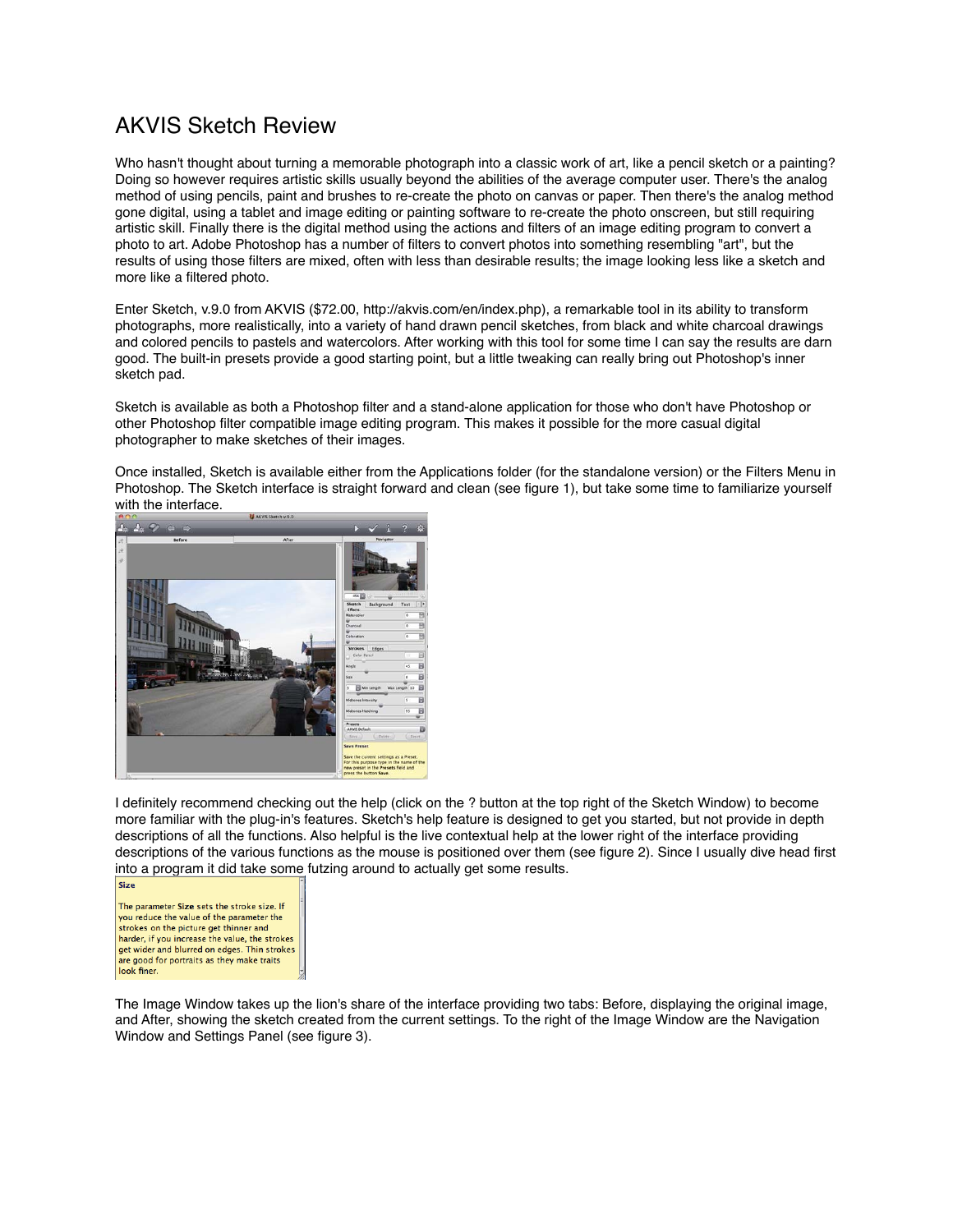

The Navigator Window offers a reduced view of the image being adjusted and controls how the image is displayed in the Image Window (see figure 4) with a zoom slider control and zoom percentage field to adjust the zoom level, and a red frame around the active area displayed in the Image Window. Dragging the red frame changes which part of the image is displayed in the Image Window. All the filter's adjustments are available in the Settings Panel below the Navigator Window.



Finally, the Control Panel across the top offers quick access to various functions (loading and saving presets, accessing preferences and help, and applying the filter after tweaking the settings, see figure 1).

The Settings Panel contains all of Sketch's adjustment tools, organized into four tabs, Sketch, Background, Text and Canvas. Sketch provides the tools that control the conversion from photo to sketch (see figure 5). There are adjustments for effects (watercolor, charcoal, and coloration), strokes and edges. You have complete control over stroke length, size, angle, hatching density and sharpening.

| Sketch                       | Background | Text          | Canvas |   |
|------------------------------|------------|---------------|--------|---|
| <b>Effects</b><br>Watercolor |            |               | 28     |   |
| Charcoal                     |            |               | 3      |   |
| Coloration                   |            |               | 14     |   |
|                              |            |               |        |   |
| <b>Strokes</b>               | Edges      |               |        |   |
| <b>Color Pencil</b><br>V)    |            |               | 13     |   |
| Angle                        |            |               | 45     |   |
| Size                         |            |               | 8      | я |
| 3<br>m                       | Min Length | Max Length 12 |        | H |
| Midtones Intensity           |            |               | 5      |   |
| <b>Midtones Hatching</b>     |            |               | 95     |   |
|                              |            |               |        |   |

Background provides modes for processing the image with additional background options (see figure 6) Like blurring portions of the image or keeping part of the original image unchanged.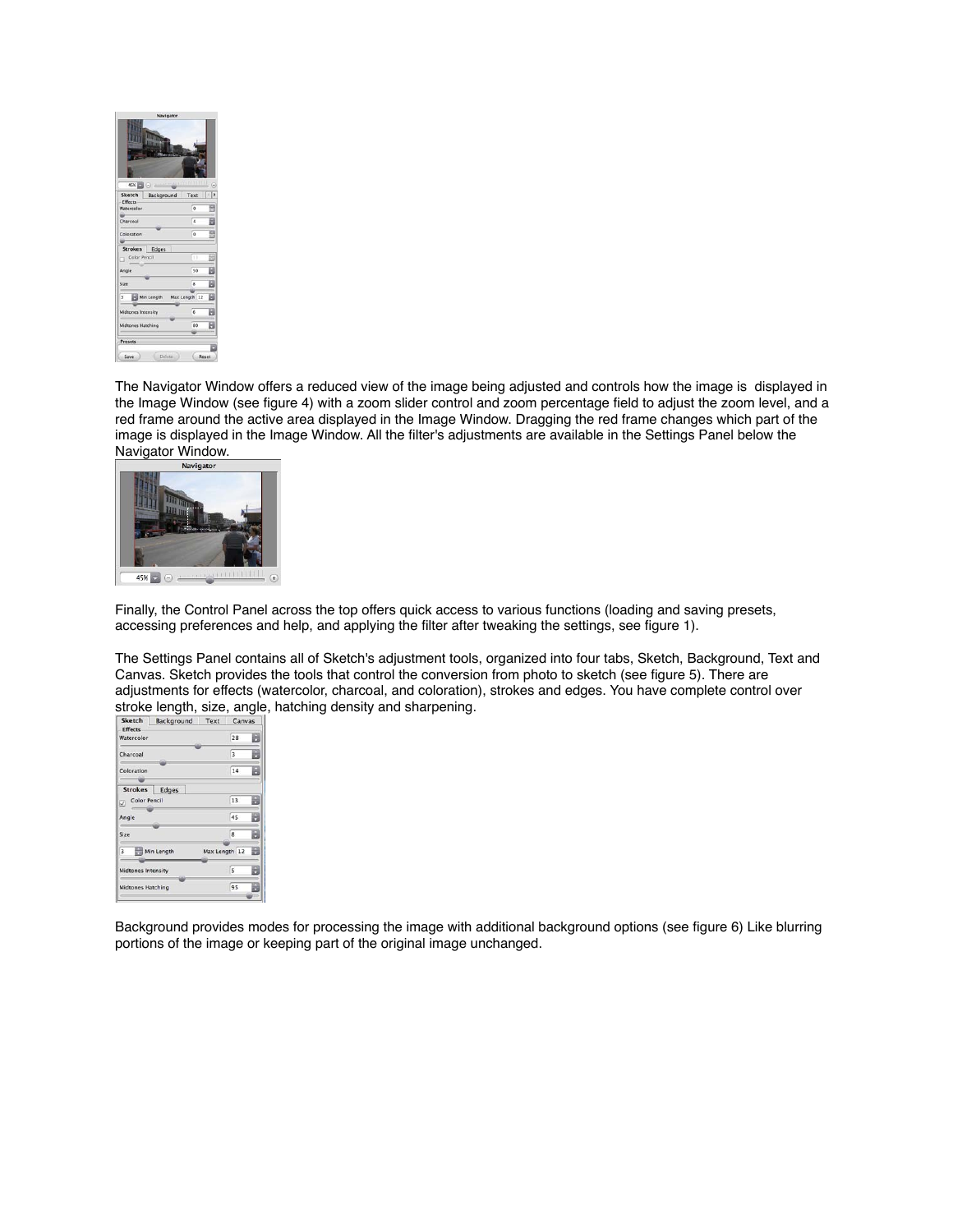

Text has tools to add titles, notes and other messages to the image (see figure 7).<br>  $\frac{S_{\text{ketch}}}{S_{\text{AKVIS} S\text{ketch}}}$ 



Canvas provides tools for making the image appear to be drawn on various surfaces, like a traditional canvas (see



Below these settings is the Presets section where settings that you've made and would like to use again can be saved as presets. and re-used later, or the stock presets created by AKVIS can be loaded. Click on the Presets drop down menu to select an existing preset. To save the current settings a new preset, click in the preset menu area and type a name for the preset, then click on the Save Button.

Converting an image simple. Open the image in Photoshop (or if using the standalone version, launch Sketch and then open the image once the program loads). Select Filter>AKVIS>Sketch (see figure 9) and wait for Sketch to load.

| гиен -          | <b>MILAIVSIS</b>                 | view         | ,,,,,,,,,,,   | пер             |
|-----------------|----------------------------------|--------------|---------------|-----------------|
| Sketch          |                                  | <b>SRF</b>   |               |                 |
|                 | <b>Convert for Smart Filters</b> |              |               | % (Background o |
| Extract         |                                  | $x$ <b>*</b> |               |                 |
|                 | Filter Gallery                   |              |               |                 |
| Liquify         |                                  | <b>介葉X</b>   |               |                 |
|                 | Pattern Maker                    | <b>NSCY</b>  |               |                 |
|                 | Vanishing Point                  | <b>V</b> %   |               |                 |
| <b>Artistic</b> |                                  |              |               |                 |
| Blur            |                                  |              |               |                 |
|                 | <b>Brush Strokes</b>             |              |               |                 |
| <b>Distort</b>  |                                  |              | Þ             |                 |
| <b>Noise</b>    |                                  |              | Þ             |                 |
| Pixelate        |                                  |              | ь             |                 |
| Render          |                                  |              | Þ             |                 |
| Sharpen         |                                  |              | Þ             |                 |
| <b>Sketch</b>   |                                  |              | Þ             |                 |
| <b>Stylize</b>  |                                  |              |               |                 |
| <b>Texture</b>  |                                  |              | $\frac{P}{P}$ |                 |
| Video           |                                  |              | ь             |                 |
| Other           |                                  |              |               |                 |
| <b>AKVIS</b>    |                                  |              |               | <b>Sketch</b>   |
| <b>Digimarc</b> |                                  |              |               |                 |
| ,,,,,,,,        |                                  |              |               |                 |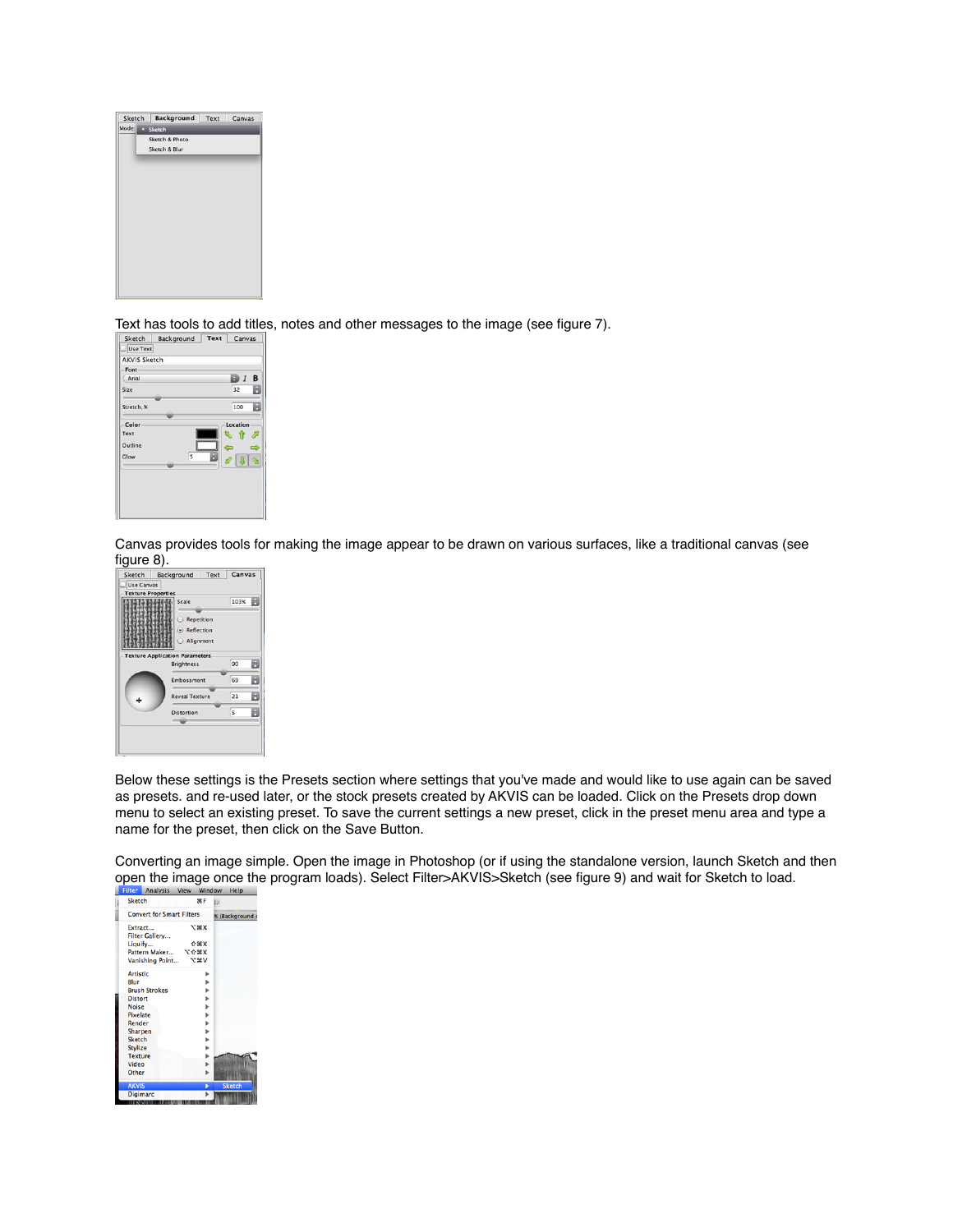To start using one of the built-in presets click on the Preset Menu and choose a setting. In the Image Window a live preview of a portion of the image will show the sketch effect with the current settings (see figure 10). Make changes by moving a slider for any of the settings parameters, or enter a specific number value in one of the setting fields, and the live preview updates, displaying the changes. To see the entire image as a sketch click the Run Button in the Control Panel (it looks like a VCR play button). That applies the effect to the image and switches the view to the After Tab. Once the sketch is to your liking click the Apply button (Looks like a green check mark) applying the effect to the image. It's now ready for e-mailing or printing for the delight of friends and family.



Check out this sample I created from an image in my collection. Figure 11 is the original image (actually just a portion).



Figure 12 is a charcoal version, figure 13 is a color pencil version,



figure 14 is a closer view of the color pencil sketch,